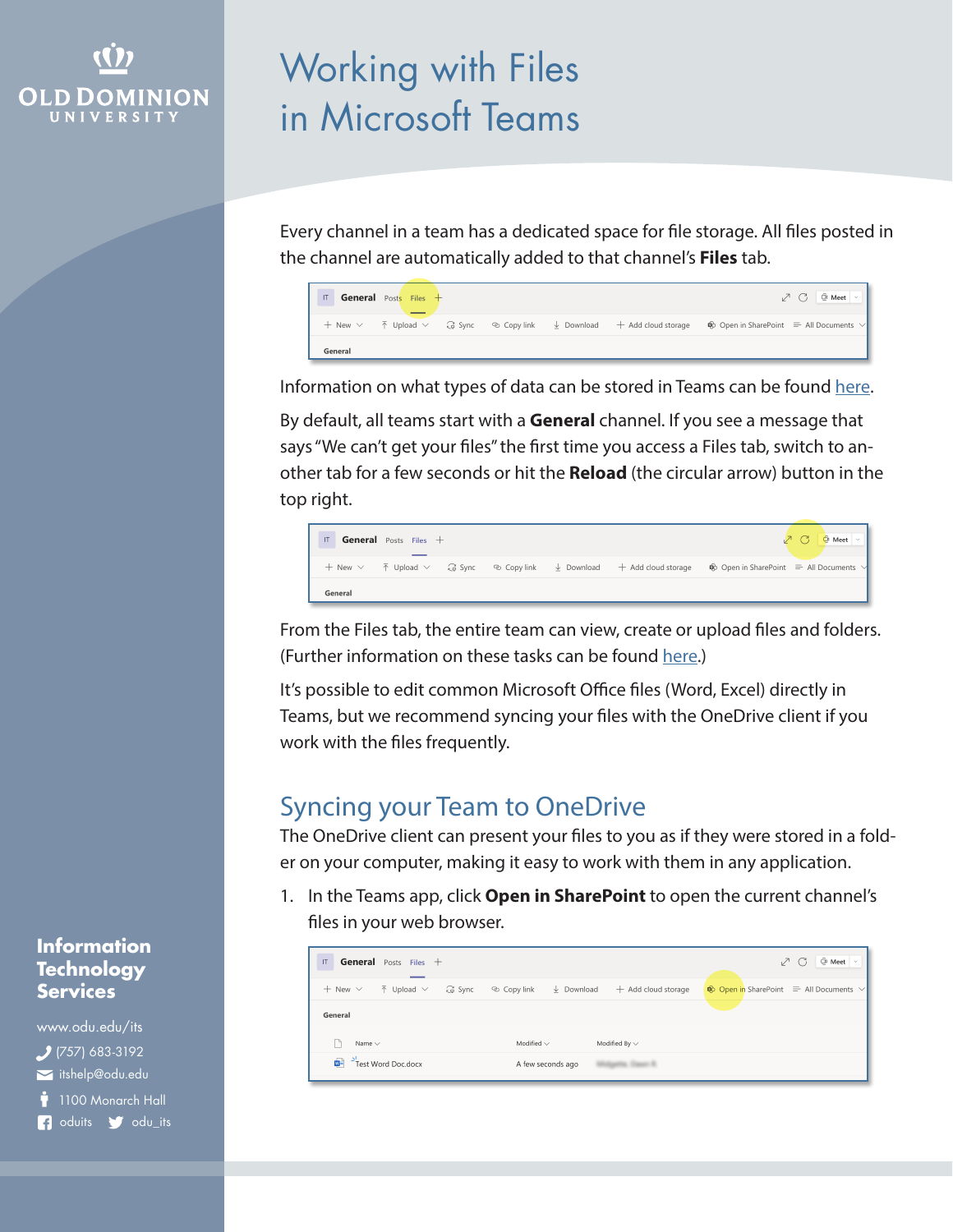

2. Click **Sync** to sync this channel's files to your OneDrive client.



3. To sync all files stored on the Team's site (from all channels), click on **Documents** before hitting **Sync**.

| $\overline{\uparrow}$ Upload $\vee$ $\overline{\boxplus}$ Edit in grid view $\overline{\smash{\rhd}}$ Share $\heartsuit$ Copy link $\overline{\smash{\cdot}}$ Sync $\cdots \equiv$ All Documents $\vee \neg \overline{\smash{\cdot}}$<br>$+$ New $\vee$ |                 |                    |                       | $\mathcal{L}$<br>(i) |
|---------------------------------------------------------------------------------------------------------------------------------------------------------------------------------------------------------------------------------------------------------|-----------------|--------------------|-----------------------|----------------------|
| Documents > General                                                                                                                                                                                                                                     |                 |                    |                       |                      |
| Name $\vee$                                                                                                                                                                                                                                             | Modified $\vee$ | Modified By $\vee$ | $+$ Add column $\vee$ |                      |
| Test Word Doc.docx                                                                                                                                                                                                                                      | 4 minutes ago   |                    |                       |                      |

4. If you are not already using OneDrive on your computer, you may be prompted to set it up. Enter the same ODU email address and password you use to log into Microsoft Teams and select your school account if prompted. Further information on using the OneDrive client can be found [here.](https://www.odu.edu/ts/software-services/onedrive)

## Recovering files

Files and folders that have been recently deleted can be recovered from the Recycle Bin.

1. In the Teams app, click **Open in SharePoint** from the Files tab.



2. Click **Recycle Bin** in the left side menu. Select the items you'd like to recover, then click **Restore**.

| $\mathbf{T}$<br><b>ITS Test Team</b> |                                                        |                                | A 1 member<br>Private group $\overrightarrow{x}$ Not following     |
|--------------------------------------|--------------------------------------------------------|--------------------------------|--------------------------------------------------------------------|
| $\mathsf{Q}$<br>Search               | Delete 5 Restore                                       |                                | 1 selected $\times$                                                |
| Home                                 |                                                        |                                |                                                                    |
| Conversations                        | Recycle bin                                            |                                |                                                                    |
| Documents                            | Name $\vee$<br>$\bullet$                               | Date deleted $\downarrow \sim$ | Deleted by $\vee$<br>Created by $\vee$<br>Original location $\vee$ |
| Notebook                             | $\mathbf{G}$<br><b>Test Word Doc.docx</b><br>$\bullet$ | 3/2/2021 5:23 PM               | Witness Trace W.<br>Millered State St                              |
| Pages                                |                                                        |                                |                                                                    |
| Site contents                        |                                                        |                                |                                                                    |
| Recycle bin                          |                                                        |                                |                                                                    |
|                                      |                                                        |                                |                                                                    |

**Working** with Files in Microsoft Teams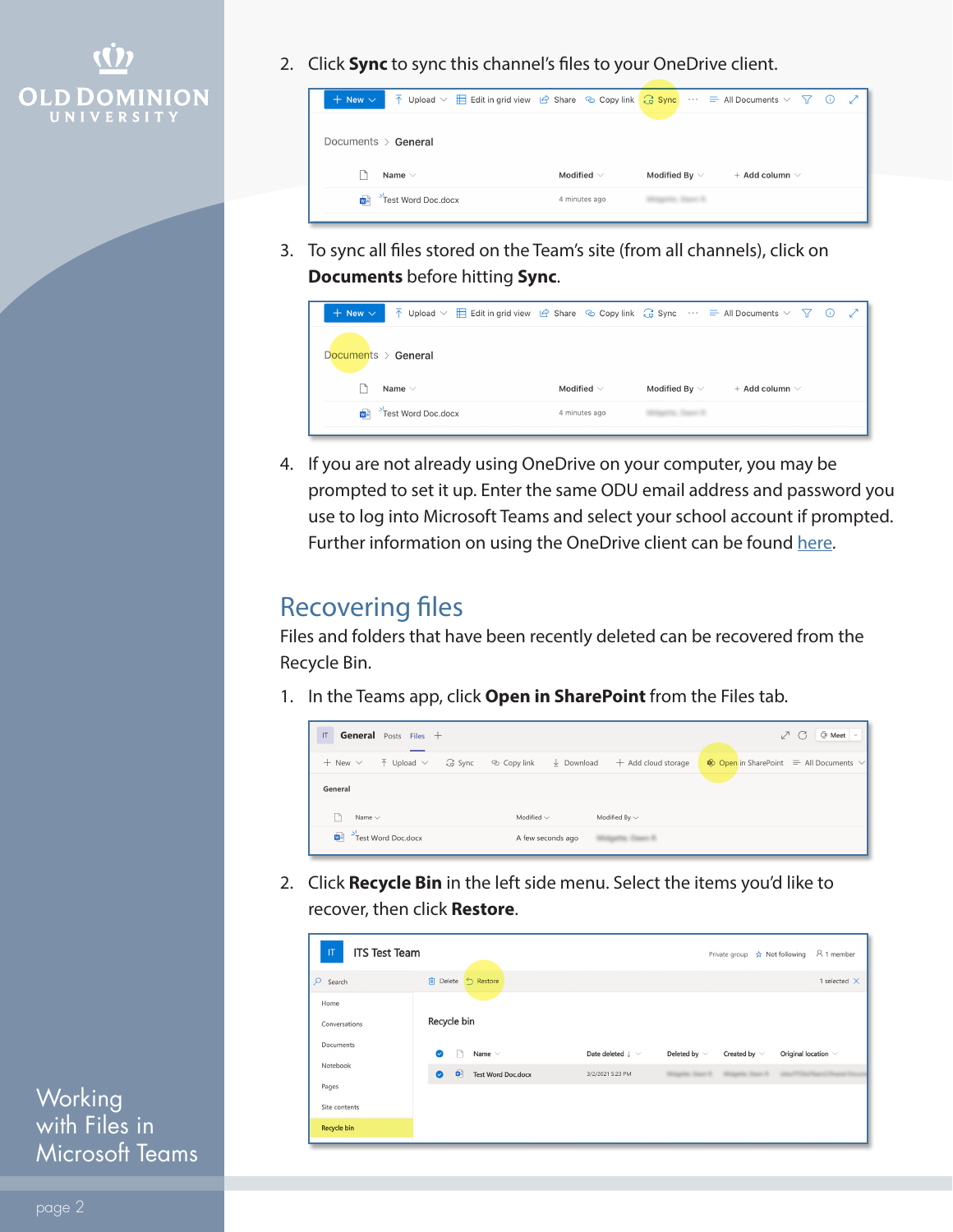

### **Permissions**

By default, any files uploaded to a team can be viewed and edited by all other members of the team. For situations where other permissions are needed, there are a few options available:

#### *Private Channels*

Files stored in a private channel are only accessible to those with access to the channel. Private channels have their own owners and members who must also be part of the team. Each private channel has its own storage on its own SharePoint site. More information about private channels can be found [here](https://support.microsoft.com/en-us/office/create-a-channel-in-teams-fda0b75e-5b90-4fb8-8857-7e102b014525).

### *Creating a Team*

If you need to share a large number of files with people who should not be added to the team, consider creating a new team and storing the files there instead. Information on creating a new team can be found [here](https://www.odu.edu/content/dam/odu/offices/occs/docs/creating-teams.pdf).

### *Custom Permissions*

Custom permissions can be set on files and folders through the team's Share-Point site. This is most useful when sharing a small number of files with someone outside the team, or if you would like to make certain folders read-only to team members. Setting custom permissions can make it more difficult to tell who has access to a file, so we recommend only using them where necessary.

1. Hit the **Open in SharePoint** button on the team's Files tab.



2. Select an item and hit **Manage Access** in the details pane. (If you don't see the details pane, hit the button in the top right that looks like a lower-case i inside a circle.)



**Working** with Files in Microsoft Teams